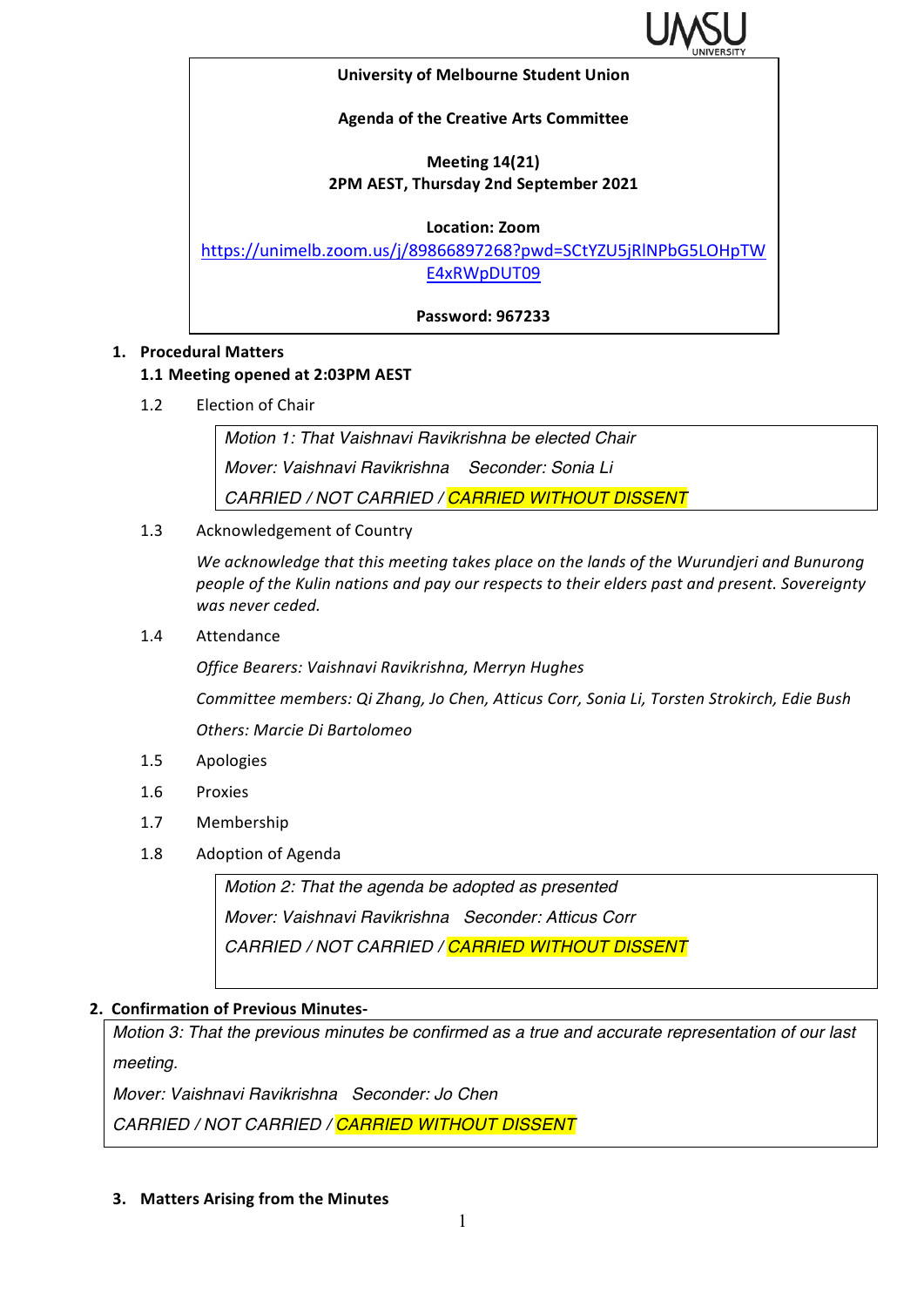None.

**4. Correspondence**

## **5. Creative Arts Office Report**

- Mudfest is officially over!
	- $\circ$  We had our Mudfest Awards Night on Friday 27<sup>th</sup> August thanks to Torsten and Edie for helping us out with presenting the awards!
	- $\circ$  We have emailed all award recipients and offered them a list of prize options the artist gets to choose their prize. We have processed the finance requests for about 10 artists already
- Mask-making workshop
	- $\circ$  We have logged the job on basecamp
	- $\circ$  We were hoping to have it next Wednesday  $8^{th}$  September but it will likely be pushed back
	- $\circ$  We are running it in collab with Enviro and will be meeting with them soon to review the timeline
- Student Artist Spotlight
	- $\circ$  We have pushed the deadline for submissions from Fridays 11:59PM to Saturdays 11:59PM
	- $\circ$  We already have two submissions for this week from people who have not been involved in the department before! Exciting!
- Above Water
	- $\circ$  Media and Creative Arts have decided to move the launch to completely online due to the current lockdown restrictions being unlikely to lift in time for the launch at the end of this month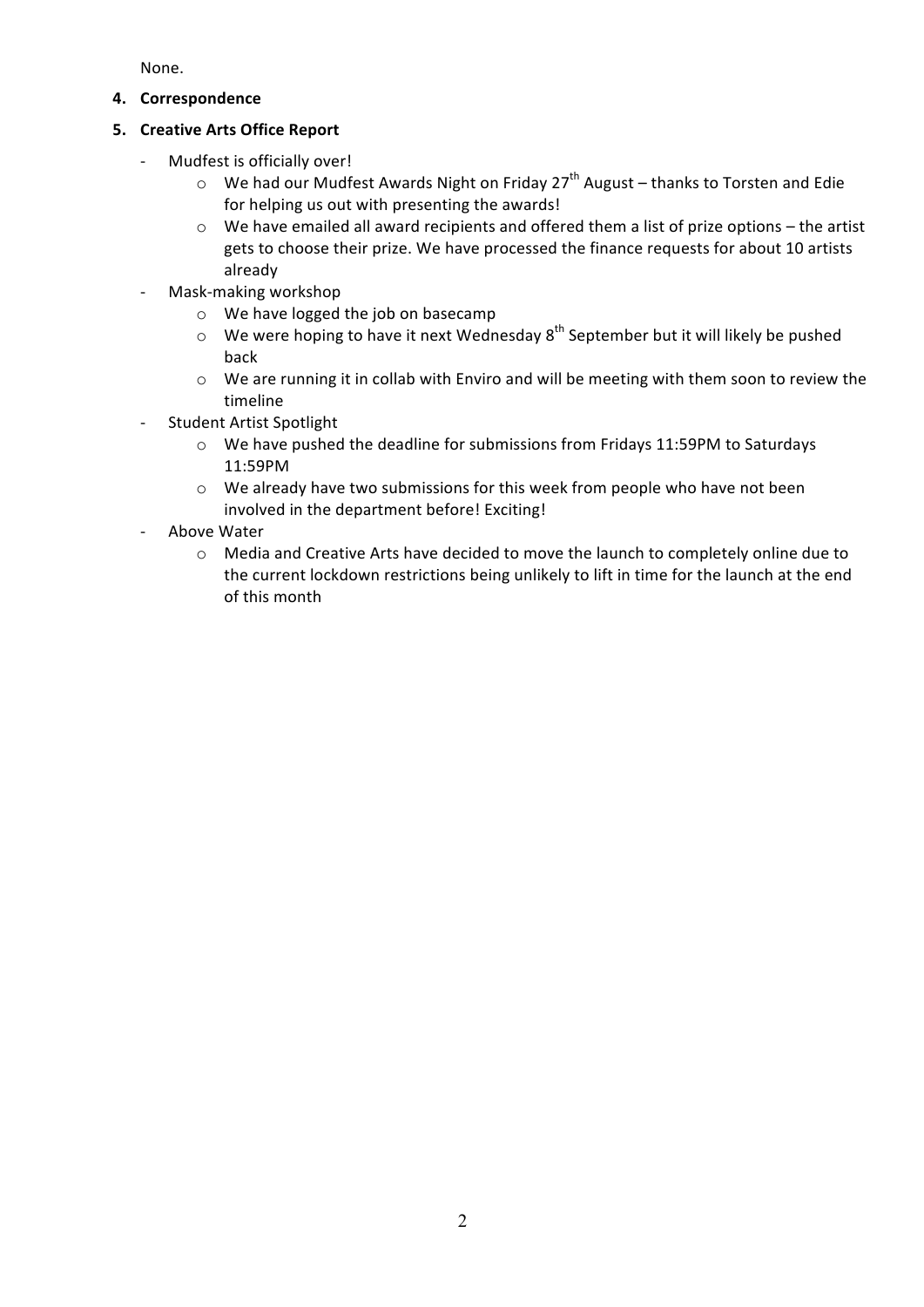## **6. Grant Applications**

| <b>Applicant</b>                                                                   | <b>Project Title</b>                                                          | <b>Artform</b>                     | <b>Amount</b><br>Requested | <b>Attachments</b>                                             |
|------------------------------------------------------------------------------------|-------------------------------------------------------------------------------|------------------------------------|----------------------------|----------------------------------------------------------------|
| Raisa<br>Mclean                                                                    | Residency at<br>Yarra<br>Sculpture<br>Gallery                                 | Installation/performance/sculpture | \$500.00                   | Application<br>1.<br>form                                      |
| <b>Harrison</b><br>Clark                                                           | The<br>University of<br>Melbourne,<br>Created 1 to<br>1 scale in<br>Minecraft | Architectural Digital Art          | \$500.00                   | Application<br>1.<br>form                                      |
| FiX $6-$<br>Joseph<br>Doggett-<br>Williams,<br>Sara<br>Caravaiuolo,<br>Adina Kraus | FiX Working<br>Title                                                          | Performance Art                    | \$500.00                   | Application<br>1.<br>form                                      |
| <b>Isabel</b><br>Wassmann                                                          | baby, it's a<br>new age                                                       | Visual art/painting                | \$500.00                   | Application<br>1.<br>form<br>Supporting<br>2.<br>documentation |
| \$2,000.00<br><b>Total</b>                                                         |                                                                               |                                    |                            |                                                                |

## Raisa

- Atticus really liked Raisa's considerations into ensuring the project is sustainable.
- Merryn let everyone know that Raisa's previous project in which she received a grant from Round Two is fully acquitted – indicating Raisa is a trustworthy applicant.
- Torsten thinks the project is well thought out and the application is completed to a satisfactory standard
- No committee members had any questions or concerns about the budget.
- Committee are happy to fund the full amount.

## **Harrison**

- Edie thinks the project itself is really cool and Harrison's reason for applying for a grant was well justified.
- Atticus acknowledged it is a big project.
- Vaishnavi said that especially in these times when students can't access the campus, it's so important to have a digital version of campus that everyone can access no matter where they are.
- Torsten appreciated how the project was bringing a lot of people together, building a community of artists – the section about how the project is sustainable for the artists was wonderful to read.
- Vaishnavi stated how it's very different from other applications we've received this year.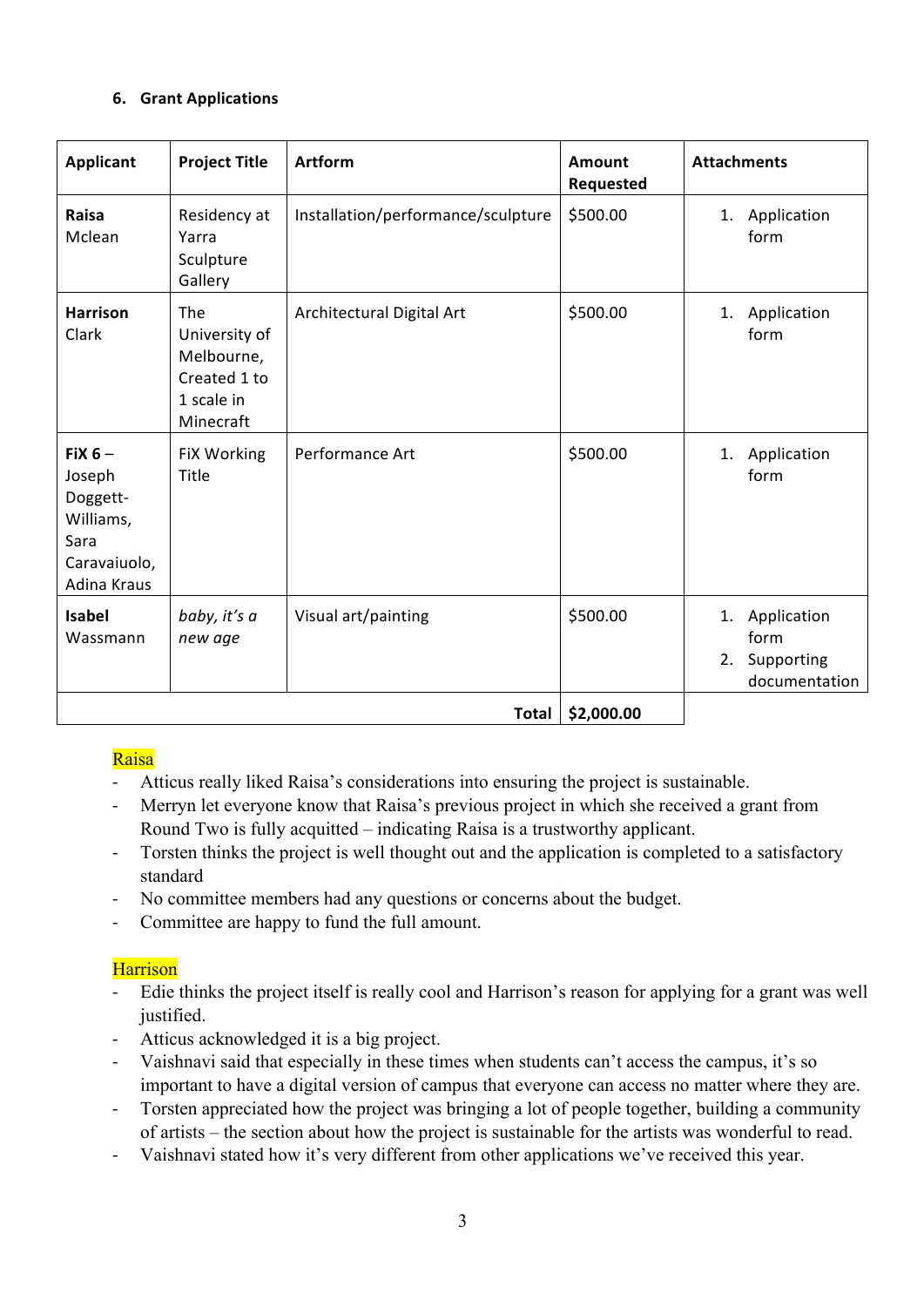- Vaishnavi asked if the committee felt comfortable granting the full amount requested and the committee agreed.

# FiX 6

- Vaishnavi reminded everyone that it's okay to approve an application to fund a project with inperson elements even if they cannot eventuate – if those elements of the project are cancelled or if the funds aren't used, the applicant will just need to return the funds.
- Vaishnavi likes the emphasis on artistic development and the involvement of staff sounds like a great opportunity for student artists
- Qi really likes this project but was concerned that no quote was submitted/confirmed. Vaishnavi replied that in the acquittal report there will be greater clarity and any unused funds will be returned.
- Vaishnavi appreciates the considerations into sustainability and accessibility.
- Merryn appreciates the diverse range of artists involved lots of Southbank students too, nearly 20 students in total.
- Vaishnavi asked if the committee felt comfortable granting the full amount requested and the committee agreed.

# Isabel

- This project will be moved from in-person to GPG Virtual
- Torsten liked Isabel's website, thought it was very impressive.
- Atticus said that Isabel had clearly done their research with all the costs associated with the project – the specificity in the budget is great to see and reassuring.
- Vaishnavi asked if the committee felt comfortable granting the full amount requested and the committee agreed.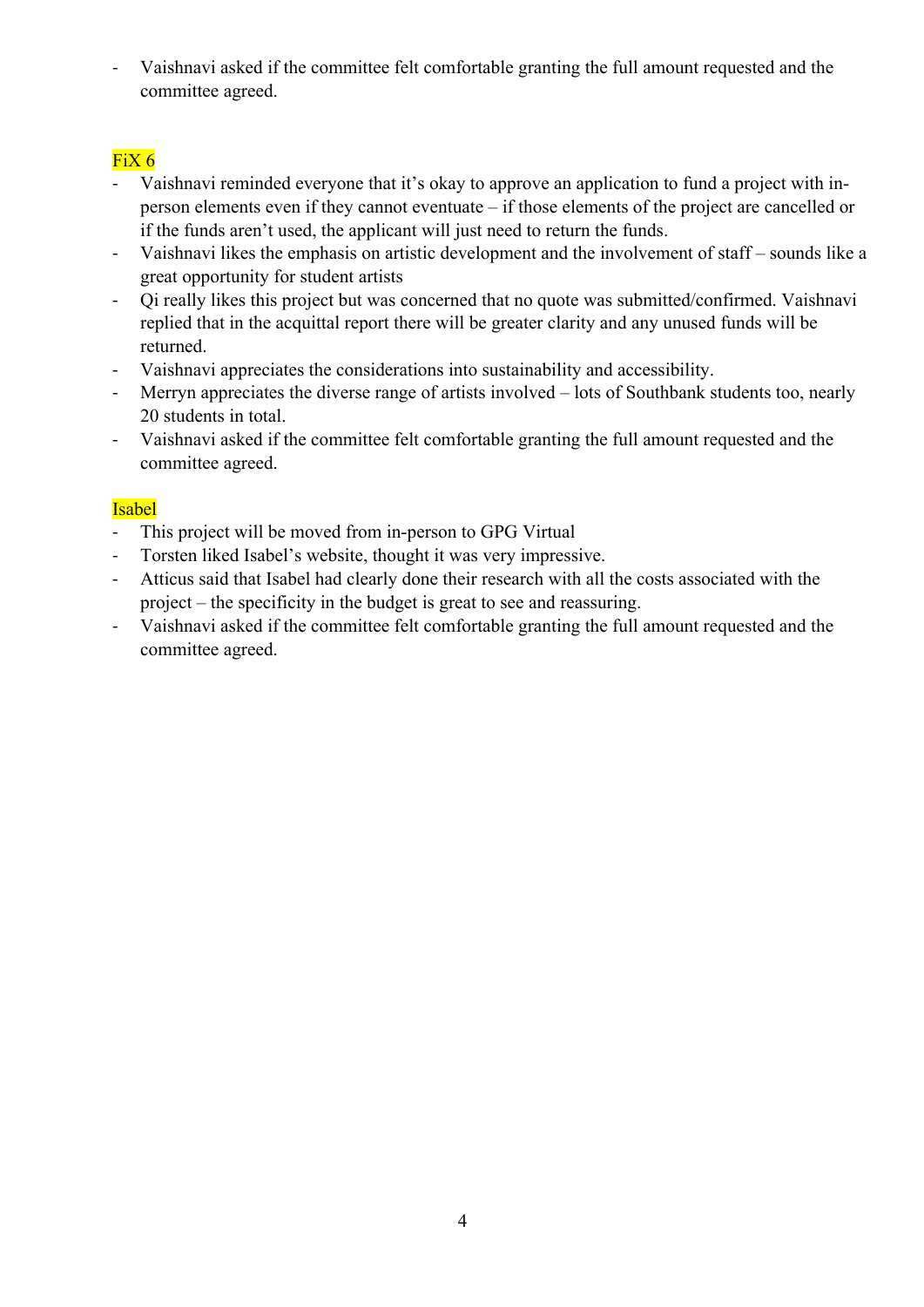### **7.** Motions on Notice

Motion 7.1: To approve the spending of \$2,500.00 from the budget line 'Creative Arts Grants' for the fourth grant round.

Mover: *Merryn Hughes* Seconder: CARRIED / NOT CARRIED / CARRIED WITHOUT DISSENT

Amended to "To approve the spending of \$2,000.00 from the budget line 'Creative Arts Grants' for the fourth grant round.

Mover: *Vaishnavi Ravikrishna* Seconder: *Torsten Strokirch* CARRIED / NOT CARRIED / CARRIED WITHOUT DISSENT

AMENDMENT PASSED

Amended Motion 7.1: To approve the spending of \$2,000.00 from the budget line 'Creative Arts Grants' for the fourth grant round.

Mover: *Vaishnavi Ravikrishna* Seconder: *Qi Zhang* CARRIED / NOT CARRIED / CARRIED WITHOUT DISSENT

Motion 7.2: To approve the spending of \$200.00 from the Creative Arts 'Special Projects' budget line for the payment of a guest artist to facilitate the Mask-making workshop.

Mover: *Merryn Hughes* Seconder: *Atticus Corr* CARRIED / NOT CARRIED / CARRIED WITHOUT DISSENT

# **8.** Motions not on Notice

Motion 8.1:

*Mover: Seconder:* 

CARRIED / NOT CARRIED / CARRIED WITHOUT DISSENT

**9. Other Business**